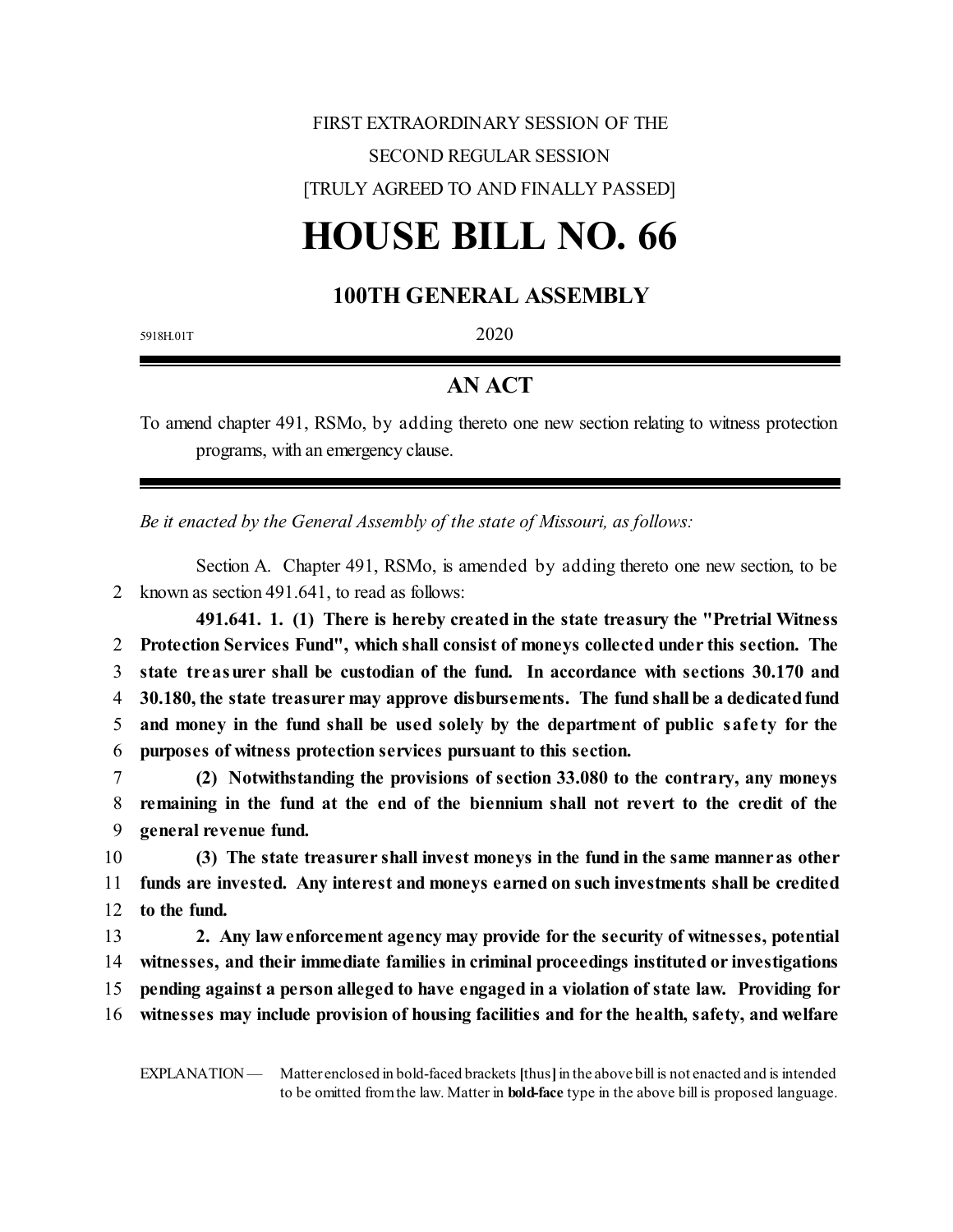$HB\ 66$  2

 **ofsuchwitnesses andtheir immediate families, if testimony by such a witness might subject the witness or a member of his or her immediate family to danger of bodily injury, and may continue so long as such danger exists. Subject to appropriations from the general assembly for the purposes provided for in this section, funds may be appropriated from the pretrial witness protection services fund.**

 **3. The department of public safety may authorize funds to be disbursed to law enforcement agencies for the purchase, rental, or modification of protected housing facilities for the purpose of this section. The law enforcement agency may contract with any department of federal or state government to obtain or to provide the facilities or services to carry out this section.**

 **4. The department of public safety may authorize expenditures for law enforcement agencies to provide for the health, safety, and welfare of witnesses and victims, and the families of such witnesses and victims, whenever testimony from, or a willingness to testify by, such a witness or victim would place the life of such person, or a member of his or her family or household, in jeopardy. A law enforcement agency shall submit an application to the department of public safety which shall include, but not necessarily be limited to:**

**(1) Statement of conditions which qualify persons for protection;**

 **(2) Precise methods the originating agency will use to provide protection, including relocation of persons and reciprocal agreements with other law enforcement agencies;**

**(3) Statement of the projected costs over a specified period of time;**

 **(4) If the requesting agency expects the person to provide evidence in any court of competent jurisdiction:**

**(a) Brief statement of the anticipated evidence;**

**(b) Certification of a reasonable beliefinthe person's competency to give evidence;**

 **(c) Statement of facts supporting the law enforcement agency's belief in the accuracy of the evidence; and**

**(d) Any offer made in exchange for the person agreeing to give evidence.**

 **5. The application submitted in subsection 4 of this section shall be a closed record and not subject to disclosure under the provisions of chapter 610. Any information contained in the application, or any other documents, which reveals or could reveal the location or address of the individual or individuals who qualify for services under this section shall be confidential and shall not be disclosed by any entity.**

Section B. Because immediate action is necessary to protect the citizens of Missouri from violent crime, section A of this act is deemed necessary for the immediate preservation of the public health, welfare, peace, and safety, and is hereby declared to be an emergency act